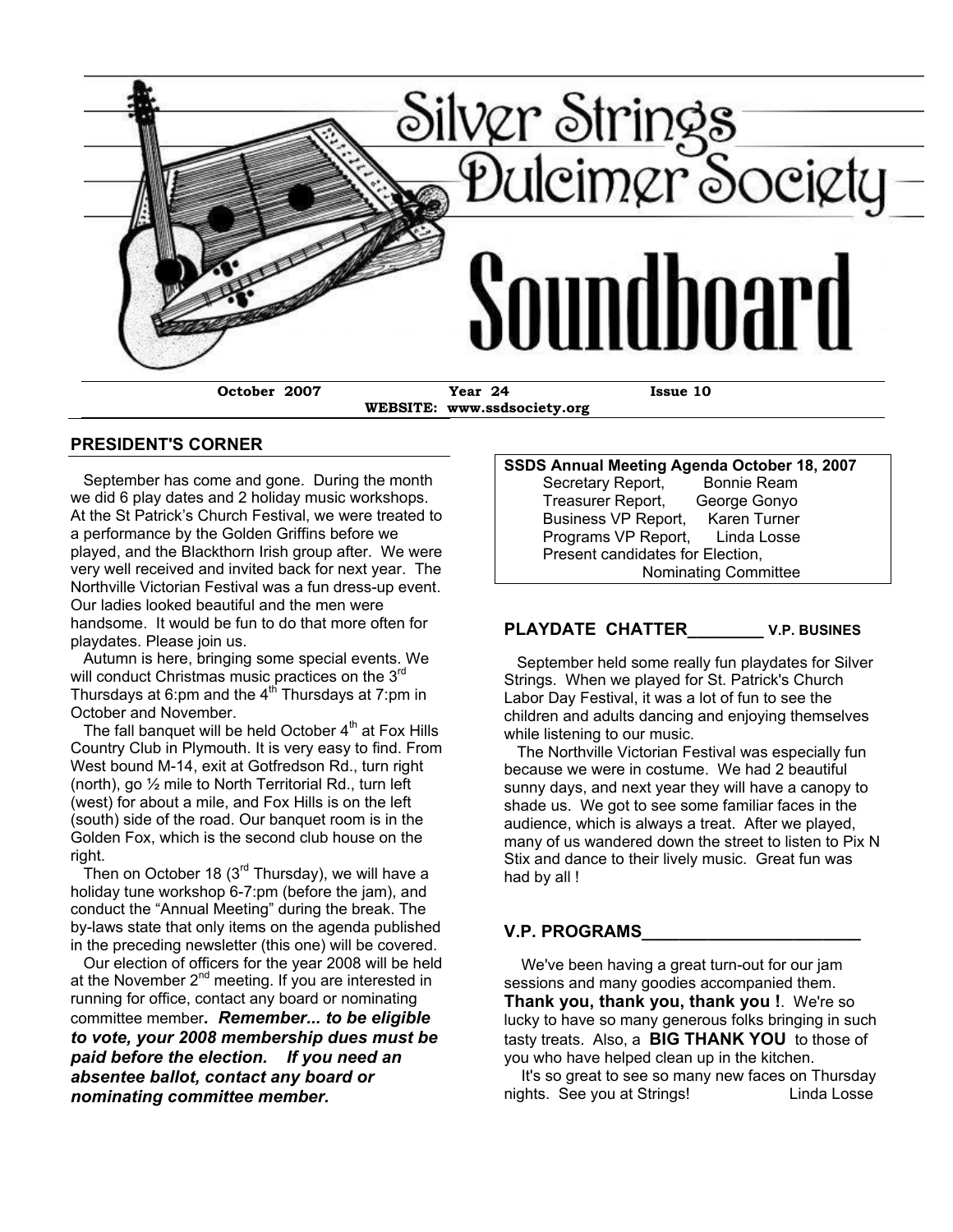# **BANKER OURS\_\_\_\_\_\_\_\_\_\_\_\_\_\_\_\_\_\_\_\_\_\_\_\_ NEW MEMBERS:**

Sean O'Reilly.............................. 248-426-8212 35875 Smithfield........... Farmington, Mi. 48335 **Guitar** 

Jeff Provost................................. 248-880-8678 29368 Tonester Circle, New Hudson, Mi 48165. Ukulele

Christopher Schroeder................ 313-633-5348 14621 Agnes................... Southgate, Mi. 48195 Hammered Dulcimer

Justin Schroeder......................... 313-633-5348 14621 Agnes................... Southgate, Mi. 48195 Hammered Dulcimer

## **MARK YOUR CALENDAR**

| Oct. 4SSDS Annual Banquet6:pm-midnight |  |
|----------------------------------------|--|
|                                        |  |
| Oct. 5SSDS Playdate7:15 pm             |  |
| Oak Leaves Red Hat SocietyWoodhaven    |  |
| Oct. 7SSDS PLaydate1-4:00pm            |  |
| Northville Girl ScoutsNorthville       |  |
| Oct. 14SSDS Playdate 2:30-3:30pm       |  |
| American HouseRochester Hills          |  |

#### *Holiday playdates...*

Dec.1......Dearborn Dec.6......Good Hope Church Dec. 7.....Dearborn Dec.11....Dearborn Heights Dec.12....Livonia Dec.16....Westland Dec.19....Riverview



# **SSDS 25th Anniversary**

 In July of 2008, Silver Strings Dulcimer Society will celebrate 25 years of fun music. If you would like to help the committee, please contact Sandi Hlavacek, 734-663-7974, or datadoc@sbcglobal.net.

 If you are an "old-timer", we need your help in finding past members (especially past officers) and points of history. If you are newer to Silver Strings, here's a perfect way for you to get involved and learn more about the club. Do you know how to "scrapbook" on a computer ? You can be a **BIG** help with a 25 year history booklet.

 We have some very good people who have come forward to help, but can always use more. Each person will have their own piece of the pie to work on. We won't have a lot of meetings... only occasionally to compare notes and help each other with snags. **25 years is a great milestone !**

# **IT'S OCTOBER. . . HAPPY BIRTHDAY**

- 1.....Ernie Stewart
- 17...Carol Anne Matthews
- 20...Sharon Meggason
- 21...Kathy Harrison
- 23…Larry Allen
- 26...Ben Catt
- 27...Marilyn Catt
- 28…Valerie Karhu

## **HAPPY ANNIVERSARY**

- 19...Bob & Sally Niemczewski...(33<sup>rd</sup>)
- 22...David & Theresa Smith...(14<sup>th)</sup>
- 29... Walt & Pat Jablonski... $(58^{th})$

*During the holiday workshops, we have decided to make some changes. Silent Night will be played in both D&G, and Joy to the World will be played in G. Angels We Have Heard on High will be paired with Ode to Joy. The music for "Ode" will be available at the meetings. They make a lovely medley. Practice so you will be prepared to play them. The complete holiday repertoire packet is available for anyone who signs up for holiday playdates. Holiday practices will be held on the 3rd Thursday workshop time (6:pm before jam) and the 4th Thursday at 7:pm during October and November.*

# **S.S.D.S. 2007 Holiday Play List**

| Key                                       | Tune                                     | Play      |
|-------------------------------------------|------------------------------------------|-----------|
| G                                         | Jingle Bells                             | $Ch+2$    |
| $\overline{G}$                            | Red Wing                                 | 3x        |
|                                           | Away In The Manger                       | 3x        |
|                                           | Deck The Halls                           | 3x        |
| $\frac{G}{G}$ $\frac{G}{G}$ $\frac{G}{G}$ | Red Apple Rag                            | 3x        |
|                                           | Hark! The Herald Angels Sing             | Зx        |
|                                           | <b>Winter Wonderland</b>                 | 2x        |
|                                           | <b>Whiskey Before Breakfast</b>          | Зx        |
| $\overline{C}$                            | <b>Silver Bells</b>                      | 3x        |
| $\overline{\mathsf{G}}$                   | Joy To The World                         | 3x        |
| Em                                        | We Three Kings                           | 3x        |
| D                                         | Angleworm Wiggle                         | 3x        |
| G                                         | Let It Snow                              | 2x        |
| $\overline{\mathsf{D}}$                   | Festival Rag                             | 3x        |
| D                                         | Rudolph Red Nosed Reindeer               | 3x        |
| G                                         | O Come, All Ye Faithful                  | 3x        |
| $\overline{G}$                            | Westphalia Waltz                         | 2x        |
| $\overline{\mathsf{G}}$                   | Up On The Housetop                       | 3x        |
| $\overline{\mathsf{D}}$                   | Simple Gifts                             | 3x        |
| D                                         | <b>Frosty The Snowman</b>                | $2+end$   |
| G/G                                       | Angels We Have Heard - High / Ode to Joy | An/O/An   |
| G                                         | Silver And Gold Two-Step                 | 3x        |
| D/G                                       | <b>Silent Night</b>                      | 2D/2G     |
| G                                         | We Wish You A Merry Christmas            | Ch, V, Ch |

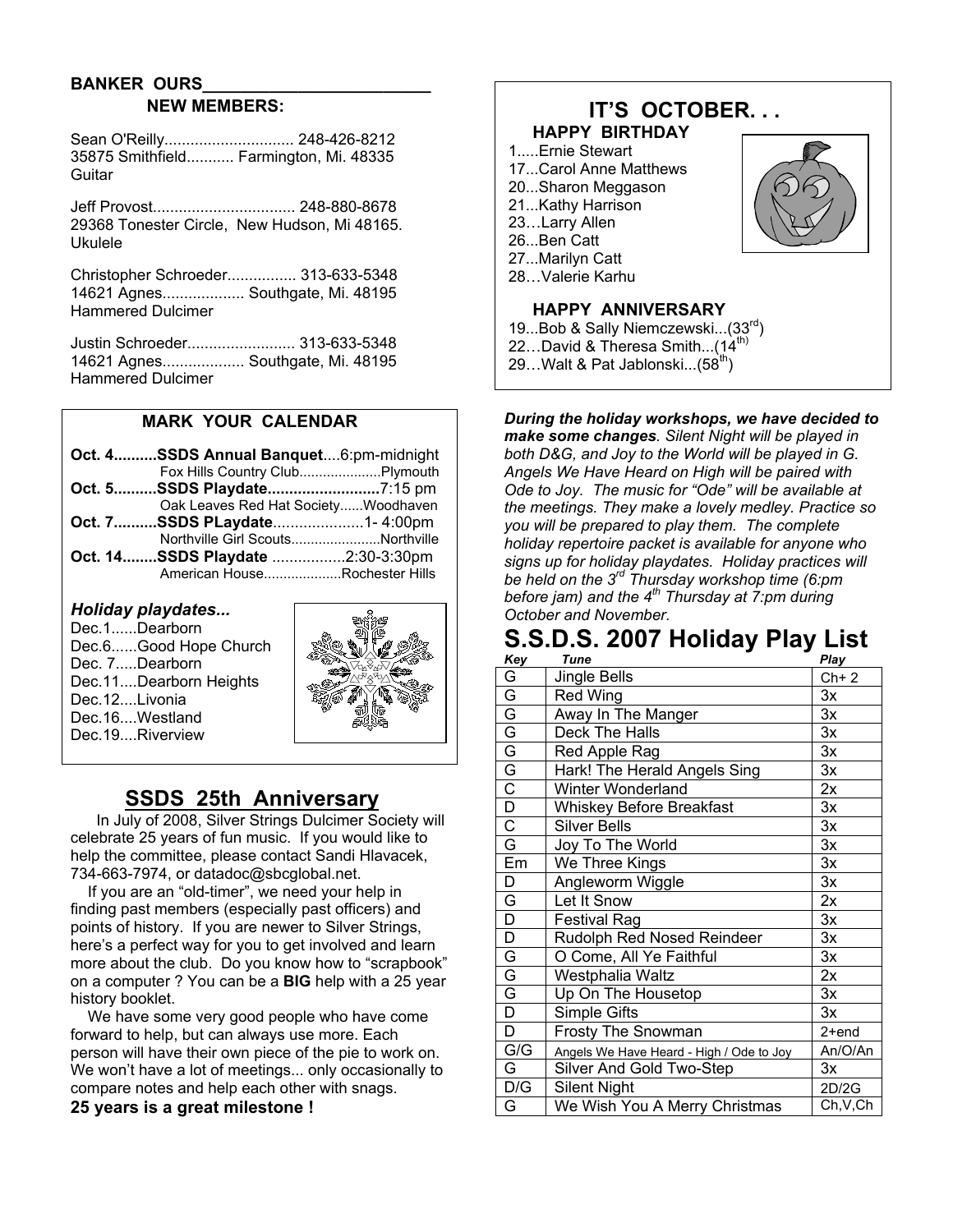# **FREE CONCERT**

**Rick Thum** will be in Jackson for a Friday evening concert Nov. 2<sup>nd</sup> at 7pm. at the Sandstone Congregational Church, with a love offering during the concert. Come, bring the family, and have a great evening ! For further information, contact: Bus11ph@comcast.net. . . . . . . .Pat Hesselgrave

### **GETTING TO KNOW YOU**

 Linda Losse... V.P. Programs I was born and raised in Detroit, and moved to Plymouth when Val and I were married. We moved to Ann Arbor so Val could be closer to



U of M while I went to Washtenaw Community College, then Concordia, and graduated from EMU in education. I was a Montessori teacher for some time before staying home with our two kids. We live close to U of M campus where Val rode a bicycle to work. I rode everywhere with the kids in a bike trailer. We went frog and turtle hunting regularly, and enjoyed muddy ponds as well as museums. There used to be entertainment on the "diag" (a central park area) on U of M campus, and the kids loved seeing tight rope walkers, musicians and jugglers. We've had a lot of fun with all the activities going on in Ann Arbor that we just happened upon while on our bikes. We've loved hiking, camping and exploring out west and out east. To this day, our kids love back-packing and nature. Our daughter lives in California and our son, his wife, and new grandchild live in Ann Arbor.

 As our kids grew up, I went back to work. I found working with autistic children very rewarding. I enjoy exercise walks with girlfriends, usually walking four to five miles every morning. We've had the same route for about 20 years, which is a great way to meet people who are somewhat in your neighborhood. We also are like volunteer guides since we're often stopped and asked how to get to U of M hospital. (Karen will laugh at that one, since she knows I am directionally challenged, but we get the people where they want to go.)

 We enjoy living in the heart of a busy and bustling town with all the activities we can take advantage of. I also enjoy sewing, decorating "Victorian hats", and playing with my grandson. Recently, Val and I joined the Wheelmen (an antique bicycle club) and really get a kick out of being in parades. We can't wait for our grandson to come to a parade.

#### **TABLE MUSIC**

 By Gerry Hermans Stream of sunlight charged with dust notes Delft blue teapot spouting steam Plate of cranberry scones wafting fragrance Afternoon tea in good measure.

# **S.S.D.S. Oct. 2007 Play List**

| G                       | Westphalia Waltz                | 2x    |
|-------------------------|---------------------------------|-------|
| $\overline{\mathsf{G}}$ | Red Wing                        | 3x    |
| $\overline{D}$          | Peek-A-Boo Waltz                | 3x    |
| $\overline{D}$          | Over The Waterfall              | 3x    |
| $\overline{\mathsf{G}}$ | Southwind                       | 3x    |
| $\overline{D}$          | <b>Festival Rag</b>             | 3x    |
| G                       | Down Yonder                     | 3x    |
| Em                      | Road To Lisdoonvarna            | 3x    |
| D                       | Hey Polka                       | 4x    |
| D                       | Viola's Schottische             | 3x    |
| $\overline{\mathsf{D}}$ | Angleworm Wiggle                | 3x    |
| $\overline{\text{c}}$   | <b>Tennessee Waltz</b>          | 3x    |
| Am                      | Katushka                        | 5x    |
| $\overline{\mathsf{D}}$ | Midnight On The Water           | 2x    |
| Em                      | Missouri                        | 3x    |
| $rac{G}{D}$             | Maggie                          | 4x    |
|                         | <b>Whiskey Before Breakfast</b> | 3x    |
| $\overline{\text{c}}$   | Five Foot Two                   | 4x    |
|                         | <b>Endless Medley</b>           |       |
| D                       | Ragtime Annie                   | 2x    |
| D                       | Soldier's Joy                   | 2x    |
| D/G                     | <b>Golden Slippers</b>          | 2D/2G |
|                         | <b>Extras</b>                   |       |
| D                       | John Ryan's Polka               | 5x    |
|                         | Turkey In The Straw             | 3x    |
| $\frac{G}{G}$           | <b>Columbus Stockade Blues</b>  | 3x    |
|                         | <b>Tick Tock Polka</b>          | 3x    |

### **H.D. LEARNING OPPORTUNITIES**

#### **Judi Morningstar......... (248-889-3013)** 212 Reid Rd, Highland, MI 48357

 **"Variations, Deviations & Harmonies"** intermediate class the 5 Mondays in October. A new song each week, so if you miss one there is still much to learn.

 **October 1st, 8th, 15th, 22nd & 29th 7-9 pm** 7-7:30 Review previous tune (first night we'll just dig in) 7:30-9 Learn a tune, variations, embellishments, harmony 9-9:15 Refreshment Break

9:15-10pm Continue working OR Jam & relax . We can vote! All of this for \$100 for 5 weeks, paid at the first session.

# **Sat, Nov.3 Rick Thum classes at the V.F.W. Hall**

 **4195 13 Mile Rd. in Rockford** Workshops : 10am-noon for beginners 2-4pm for intermediate/advanced. Pot luck at 5pm with Jim Rathbun's deep-fried turkey. Rick's concert at 7pm with a great jam to follow  **It will be a fun day!** Classes @ \$25.00 each or \$45.00 both Concert \$15 at the door Contact: **Jim Rathbun after 6pm at: 616-866-9103**

or at **dulcidude@gmail.com / or WWW.rthum.com**